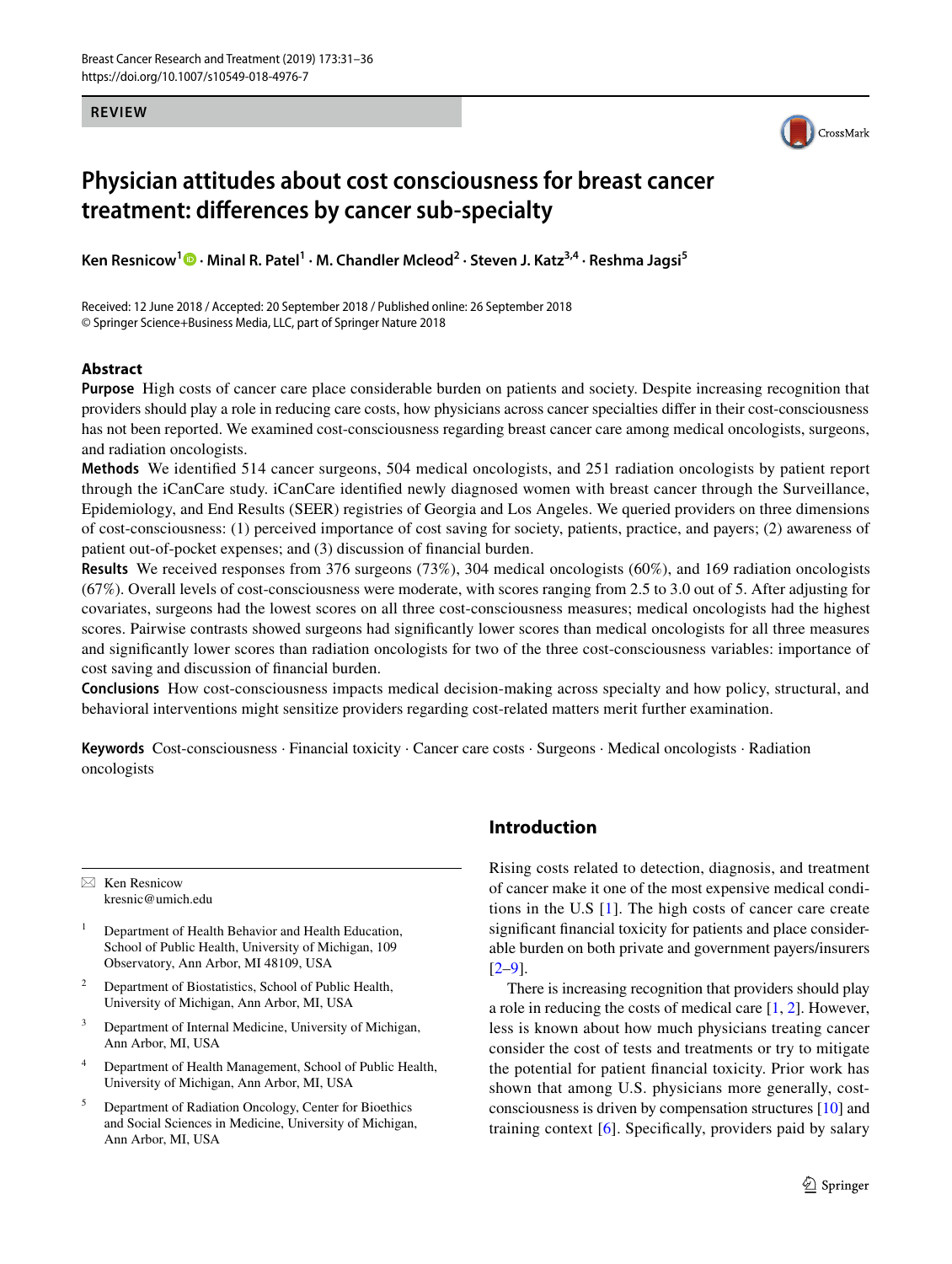or salary plus bonus, as opposed to fee-for-service, report higher cost-consciousness [[10](#page-5-3)], and providers trained in settings with higher overall rates of health care utilization report lower consciousness [[6\]](#page-5-4). Those practicing in medical schools and government-funded clinics have higher levels of cost-consciousness whereas those in solo and group private practices have the lowest levels [[10](#page-5-3)]. In the primary care setting, providers who are more cost-conscious use fewer lower value services [[7\]](#page-5-5).

With regard to cancer care providers, several studies indicate that the majority of cancer providers consider costs in their decision-making, particularly patient's out-of-pocket obligations  $[11-13]$  $[11-13]$  $[11-13]$ , although their ability to discuss cost issues appears only moderate [\[11,](#page-5-6) [13](#page-5-7)]. Academic oncologists are more likely to report that cost does not influence their clinical practice and that it should not limit access to care [[14\]](#page-5-8).

No reports have examined how physicians from different medical specialties may differ in their cost-consciousness. Given the complex, multidisciplinary nature of oncology care, patients typically interact with physicians from several different specialties after diagnosis in the course of making decisions, many of which have the potential for substantial financial implications. Understanding these physicians' attitudes, awareness, and behaviors regarding the financial impact of treatment decisions—and whether they vary systematically by discipline–is critical to inform interventions that seek to mitigate financial toxicity of cancer survivors. Therefore, the purpose of this study was to examine costconsciousness regarding breast cancer care among medical oncologists, cancer surgeons, and radiation oncologists. We queried three related dimensions of cost-consciousness; (1) perceived importance of cost saving for society, patients, practice, and payers, (2) awareness of patient out-of-pocket expenses, and (3) discussion of financial burden. These measures address attitudes, knowledge, and behavior in this context.

### **Methods**

Data for these analyses were collected as part of the larger iCanCare study of breast cancer care delivery, described elsewhere [[15–](#page-5-9)[17](#page-5-10)]. The iCanCare study was a study of women newly diagnosed with breast cancer, identified through the population-based Surveillance, Epidemiology and End Results (SEER) registries of Georgia and Los Angeles, along with their treating physicians. More specifically, we first identified women aged 20–79 years diagnosed with early-stage breast cancer between January 2013 and September 2015, as reported to the SEER registries of Georgia and Los Angeles County, using rapid case ascertainment methods. After IRB approval, we surveyed patients (median time from diagnosis to survey response 7 months) and merged responses with SEER data. Exclusion criteria included prior breast cancer, stage III-IV disease, or tumors>5 cm. We provided a \$20 incentive and used a modified Dillman approach to improve response rate [\[18\]](#page-5-11). Of 7303 patients surveyed, 5080 (70%) responded.

We then conducted a survey of physicians delivering care to these patients. Attending surgeons, medical oncologists, and radiation oncologists were identified primarily through patient report, supplemented by information in the SEER database. Most patients identified an attending surgeon (94%) and/or medical oncologist (81%); about half (53%) identified a radiation oncologist (a lower proportion, as expected, given that radiation therapy is not a part of every breast cancer patient's experience). Patients provided contact information and study staff followed-up with providers and sent study questionnaires.

From the 514 identified surgeons, 504 identified medical oncologists, and 251 identified radiation oncologists, we obtained survey responses from 376 surgeons (73%), 304 medical oncologists (60%), and 169 radiation oncologists (67%). These responses provide the data for the current analyses.

#### **Measures**

#### **Cost‑consciousness**

We assessed three dimensions of physician **cost-consciousness**. Given the need for brief measures due to the overall length of the provider survey, we created new items informed by prior studies [\[10–](#page-5-3)[12,](#page-5-12) [14,](#page-5-8) [19](#page-5-13)]. Whereas many prior measures focus on attitudes about the appropriateness of cost-consciousness (i.e., *should* providers weigh cost in their decision-making), our items focused more on its perceived importance, provider awareness of patient financial burden, and practice level discussion of financial burden. The physician questionnaire content was pre-tested and revised in an iterative process.

The first measure, which we refer to as "**importance of cost saving**," comprised four items, all beginning with the same stem: When it comes to breast cancer treatment, how important to you is it to… (1) Save society money, (2) Save my patients money, (3) Save my practice money, and (4) Save insurers/payers money. Each item was answered on a five-point scale with response options: Not at all, A little, Somewhat, Quite, and Extremely. The four items were combined, using the simple mean, into a single scale which had an internal consistency of 0.84. None of the items merited exclusion based on the criterion that removal reduced internal consistency. Scale values were only calculated for physicians who responded to at least three of the four items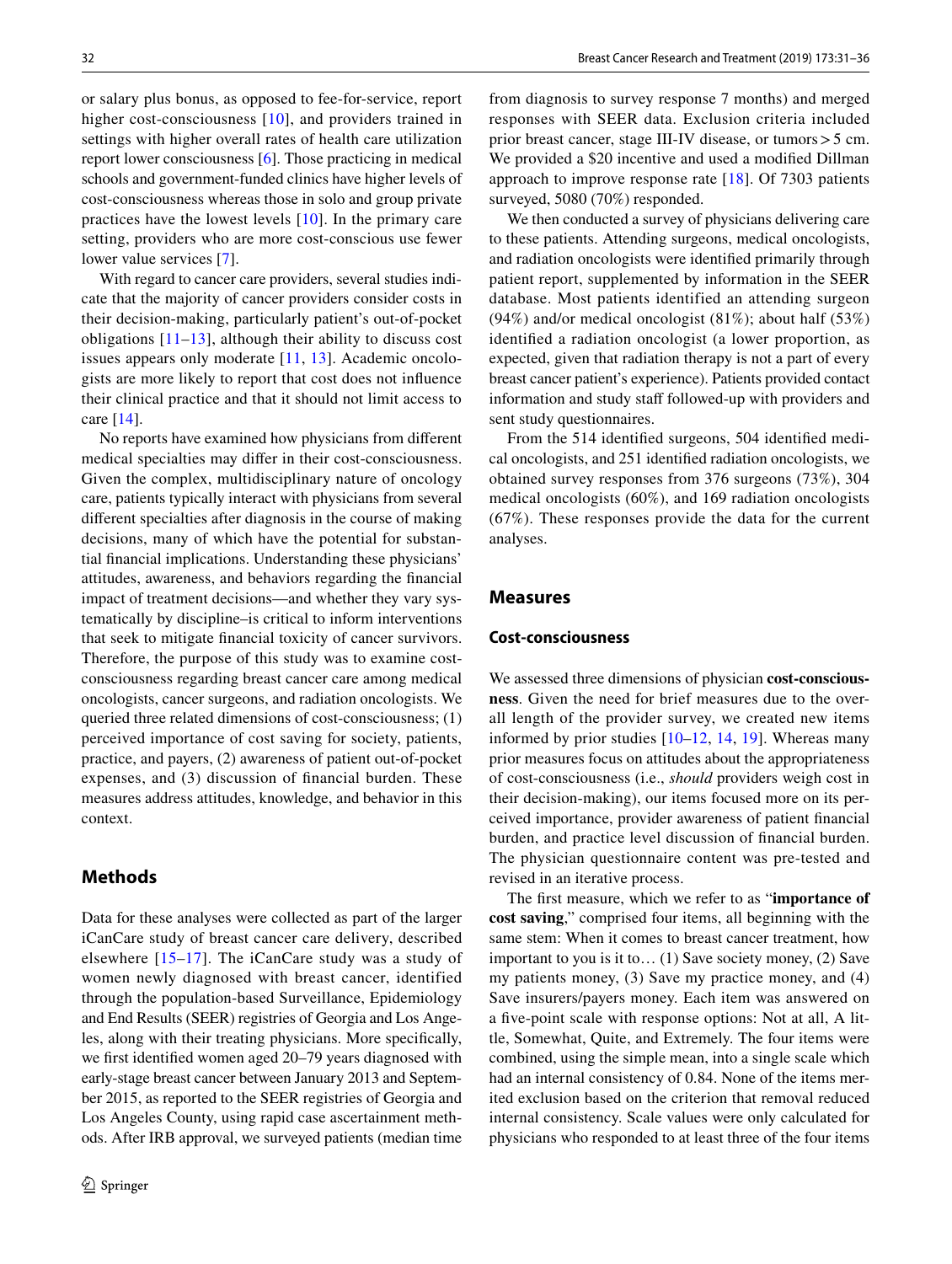(99.6% of the sample). The scale score ranged from 1 to 5 with a mean of 2.52 and standard deviation of 0.91.

The remaining two measures each comprised single items, assessing **awareness of out-of-pocket costs** and **discussion of financial burden**. Specifically, the two items were: (1) "How **aware are you of the out-of-pocket costs** of the tests and treatments you recommend?" Responses ranged from not at all aware to very aware, using a five-point scale (1–5), and (2) "How often does someone in your primary practice **discuss the financial burden** of cancer treatments with your patients?" (never, rarely, sometimes, often, and always, scored 1–5). We treated these items as continuous response. The means (and standard deviations) of these two items were 3.04 (1.05) and 2.96 (1.10), respectively.

Physician characteristics assessed included specialty (medical oncologist, surgeon, or radiation oncologist) and self-reported annual volume of new breast cancer patients, whether in a teaching practice (did they teach residents or fellows, yes/no), years of experience, gender, age, and SEER site.

#### **Analyses**

We first present sample demographics (Table [1](#page-2-0)) and then adjusted means of the three cost-consciousness measures across the three medical subspecialties. A priori we included several potential confounders in the multivariable models of these three cost-consciousness measures. These include gender, study site, teaching practice, volume of new breast cancer patients in the past year, and years in practice.

<span id="page-2-0"></span>**Table 1** Sample demographics

Comparison between specialties was performed with adjustment for multiple testing using the Bonferroni method. SAS version 9.4 was used for all analysis. All statistical tests were two-sided and performed at the 95% confidence level.

# **Results**

Table [1](#page-2-0) describes the study sample. Surgeons were older and had substantially more years in practice than both medical oncologists and radiation oncologists. Surgeons treated the fewest breast cancer patients per year followed by medical oncologists. They were also the most likely to be in teaching practices. There were no differences among specialties by gender or SEER site.

Independent of specialty, the means of the three cost measures were 2.52, 3.04 and 2.96, respectively for the importance of cost saving, awareness of out-of-pocket costs and discussion of financial burden, respectively. After adjusting for demographic covariates, surgeons had the lowest scores on all three cost-consciousness measures, followed by radiation oncologists (Table [2](#page-3-0)). For the four-item "importance of cost saving" scale, the mean for surgeons was 2.26, compared to 2.76 and 2.66 for medical oncologists and radiation oncologists, respectively. For the "awareness of out-of-pocket expenses" and "discussion of financial burden" items, the means were 2.87, 3.27, and 3.04, and 2.49, 3.40, and 3.26 for surgeons, medical oncologists, and radiation oncologists, respectively. The pairwise contrasts showed surgeons had significantly lower scores than medical oncologists for all three measures and significantly lower

|                              | Surgeons $(n=376)$       | Medical oncolo-<br>gists $(n=304)$ | Radiation oncolo-<br>gists $(n=169)$ | P value for Chi square<br>(categorical) or $t$ test<br>(means) |
|------------------------------|--------------------------|------------------------------------|--------------------------------------|----------------------------------------------------------------|
| Site                         |                          |                                    |                                      |                                                                |
| California                   | 187 (49.7%)              | 145 (47.7%)                        | 81 (46.3%)                           | 0.73                                                           |
| Georgia                      | 189 (50.3%)              | 159 (52.3%)                        | 94 (53.7%)                           |                                                                |
| Gender                       |                          |                                    |                                      |                                                                |
| Male                         | 277 (75.1%)              | 203 (67.7%)                        | 121 (72.0%)                          | 0.11                                                           |
| Female                       | 92 (24.9%)               | 97(32.3%)                          | 47 (28.0%)                           |                                                                |
| Practice trains residents    |                          |                                    |                                      |                                                                |
| Yes                          | $110(29.8\%)^a$          | 59 $(20.0\%)^a$                    | 47 (27.5%)                           | 0.01                                                           |
| N <sub>0</sub>               | 259 (70.2%)              | 236 (80.0%)                        | 124 (72.5%)                          |                                                                |
| Breast cancer patient volume |                          |                                    |                                      |                                                                |
| None-20                      | 142 $(39.2\%)^{a,b}$     | 64 $(22.8\%)$ <sup>a,c</sup>       | 21 $(13.0\%)^{\rm b,c}$              | < 0.0001                                                       |
| $21 - 50$                    | 112 (30.9%)              | $108(38.4\%)$                      | 47 (29.2%)                           |                                                                |
| > 51                         | $108(29.8\%)$            | 109 (38.8%)                        | 93 (57.8%)                           |                                                                |
| Years practice               | $20.82 \pm 10.83^{a, b}$ | $15.85 \pm 11.17$ <sup>a</sup>     | $17.46 \pm 10.93^b$                  | < 0.0001                                                       |
| Age in years                 | $53.75 \pm 10.81^{a, b}$ | $49.50 + 10.90^{\circ}$            | $50.25 + 10.85^b$                    | < 0.0001                                                       |

a,b,cCommon superscript indicates pairwise significance across specialty, after adjusting for multiple comparisons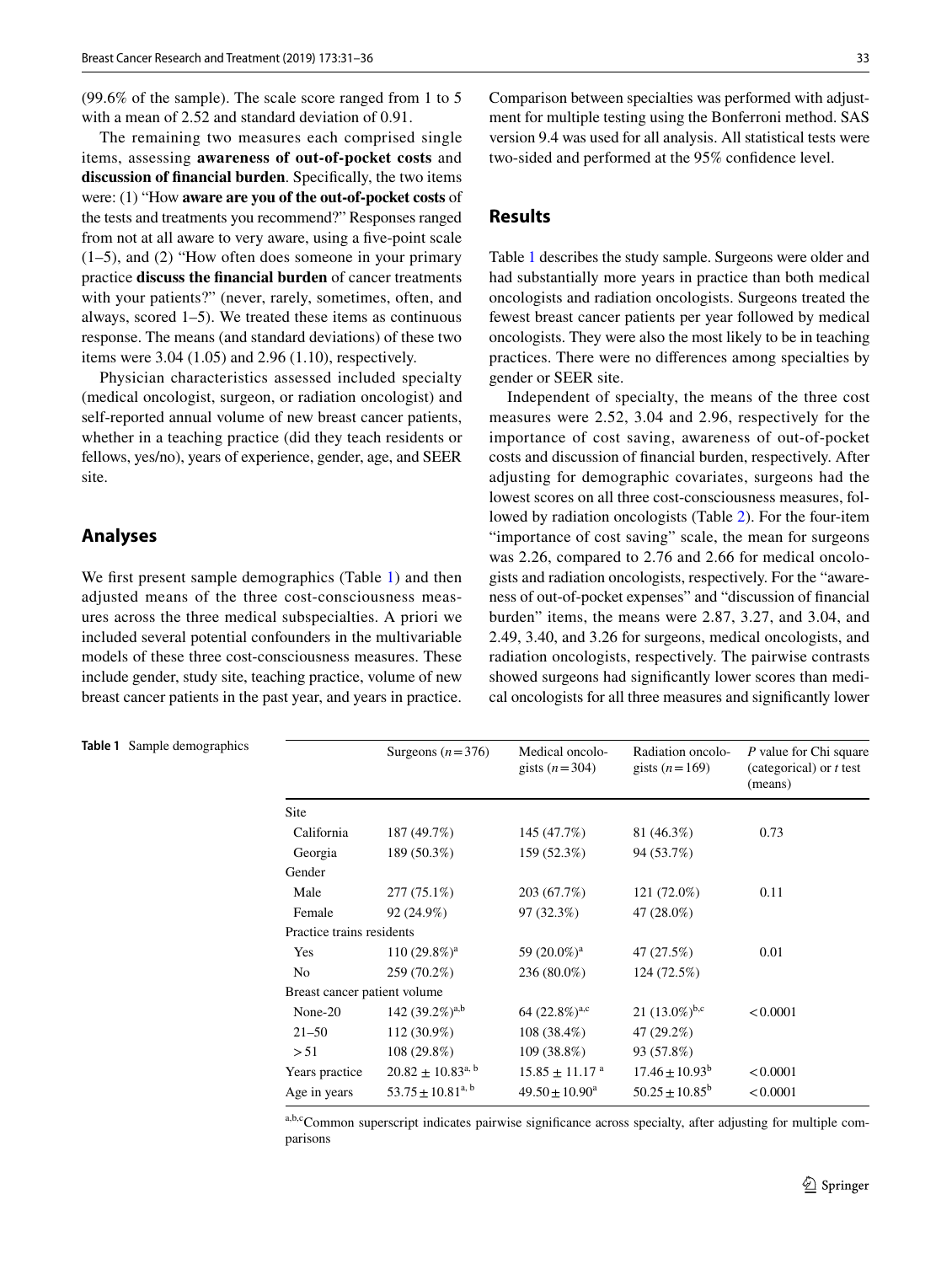<span id="page-3-0"></span>**Table 2** Predicted means for three cost-consciousness variables

|                                     | Cost saving                        |                                    | Awareness of out-of-pocket Discussion of financial burden |
|-------------------------------------|------------------------------------|------------------------------------|-----------------------------------------------------------|
| Overall                             | 2.52(2.45, 2.57)                   | 3.04(5.97, 3.11)                   | 2.96(2.89, 3.03)                                          |
| Site                                |                                    |                                    |                                                           |
| California                          | 2.48(2.40, 2.57)                   | 2.98(2.87, 3.08)                   | $2.77(2.67, 2.86)$ **                                     |
| Georgia                             | 2.54(2.45, 2.63)                   | 3.11 (3.01, 3.22)                  | 3.16(3.05, 3.26)                                          |
| Gender                              |                                    |                                    |                                                           |
| Male                                | 2.50(2.43, 2.58)                   | 3.06(2.98, 3.15)                   | 2.93(2.85, 3.01)                                          |
| Female                              | 2.53(2.41, 2.66)                   | 2.99 (2.84, 3.14)                  | 3.03(2.89, 3.17)                                          |
| Practice trains residents/fellows   |                                    |                                    |                                                           |
| Yes                                 | 2.43(2.30, 2.55)                   | $2.84(2.70, 2.99)$ **              | $2.72(2.58, 2.86)$ **                                     |
| N <sub>0</sub>                      | 2.54(2.47, 2.61)                   | 3.11 (3.03, 3.20)                  | 3.04(2.96, 3.13)                                          |
| Annual breast cancer patient volume |                                    |                                    |                                                           |
| None-20                             | $2.41$ (2.29, 2.53)*               | $2.89(2.75, 3.03)$ **              | 2.87(2.73, 3.00)                                          |
| $21 - 50$                           | 2.48(2.37, 2.58)                   | 2.94(2.81, 3.07)                   | 2.91 (2.78, 3.03)                                         |
| > 51                                | 2.62(2.52, 2.72)                   | 3.24(3.12, 3.37)                   | 3.07(2.95, 3.19)                                          |
| Years in practice                   |                                    |                                    |                                                           |
| At 5 yrs                            | $2.60(2.50, 2.70)$ *               | $2.90(2.78, 3.02)$ **              | $2.83$ (2.72, 2.94)**                                     |
| At $15$ yrs                         | 2.54(2.47, 2.60)                   | 3.01 (2.93, 3.08)                  | 2.93(2.85, 3.00)                                          |
| At $25$ yrs                         | 2.47(2.40, 2.54)                   | 3.11(3.02, 3.20)                   | 3.02(2.94, 3.10)                                          |
| Specialty                           |                                    |                                    |                                                           |
| Medical oncologist                  | $2.76(2.65, 2.86)$ ** <sup>a</sup> | $3.27(3.14, 3.39)$ ** <sup>a</sup> | $3.40(3.28, 3.52)$ ** <sup>a</sup>                        |
| Radiation oncologist                | $2.66(2.52, 2.81)^b$               | 3.04(2.87, 3.21)                   | 3.26 $(3.10, 3.42)^b$                                     |
| Breast surgeon                      | $2.26$ $(2.17, 2.35)^{a, b}$       | $2.87$ $(2.76, 2.98)^a$            | 2.49 $(2.39, 2.60)^{a, b}$                                |

Values for each scale ranged from 1 to 5 with 5 representing higher cost-consciousness

\*Overall Group differences significant at alpha=0.05

\*\*Overall Group differences significant at alpha=0.01. Common superscript indicates significant pairwise differences between specialties

scores than radiation oncologists for two of the three costconsciousness variables: importance of cost saving and discussion of financial burden.

Providers from teaching practices showed significantly lower scores for awareness of out-of-pocket costs and discussion of financial burden than those from non-teaching sites. Additionally, higher patient volume was significantly associated with higher reported importance of saving costs and awareness of out-of-pocket costs. Lastly, years in practice was inversely associated with importance of cost saving but positively associated with awareness of out-of-pocket costs as well as discussion of financial burden.

## **Discussion**

In this study of over 840 physicians from three different specialties caring for women with breast cancer, we found relatively low levels of cost-consciousness across all three dimensions assessed; perceived importance, awareness of costs, and discussions with patients. Scores ranged from 2.5 to 3.0 out of a maximum score of 5. Notably, values differed by specialty with surgeons reporting the lowest levels of cost-consciousness on all three measures compared to radiation and medical oncologists. This is, to our knowledge, the first study to compare cost-consciousness across cancer specialties.

Several factors may contribute to surgeons having lower cost-consciousness. First, there may be fewer differences in patient-facing costs of different surgical options than associated with systemic therapy and radiation treatment decisions. For example, depending on insurance coverage, the out-of-pocket costs from the performance of the main surgical procedure itself may not vary substantially, whether the patient has a more minimal approach, such as lumpectomy and sentinel node biopsy, or a more extensive surgery, like a modified radical mastectomy with axillary lymph node dissection. To the extent that is true, lower cost-consciousness may not be a function of surgeons' disregard for cost, but more that it is less relevant in their scope of work than for oncologists and radiation oncologists. On the other hand, cost-related factors may be equally relevant to surgical care, for example, when patients have high deductibles or are uninsured, and surgeons may in fact attend less to these issues, even if it may be appropriate to do so. Further, even when insured, those undergoing more extensive surgical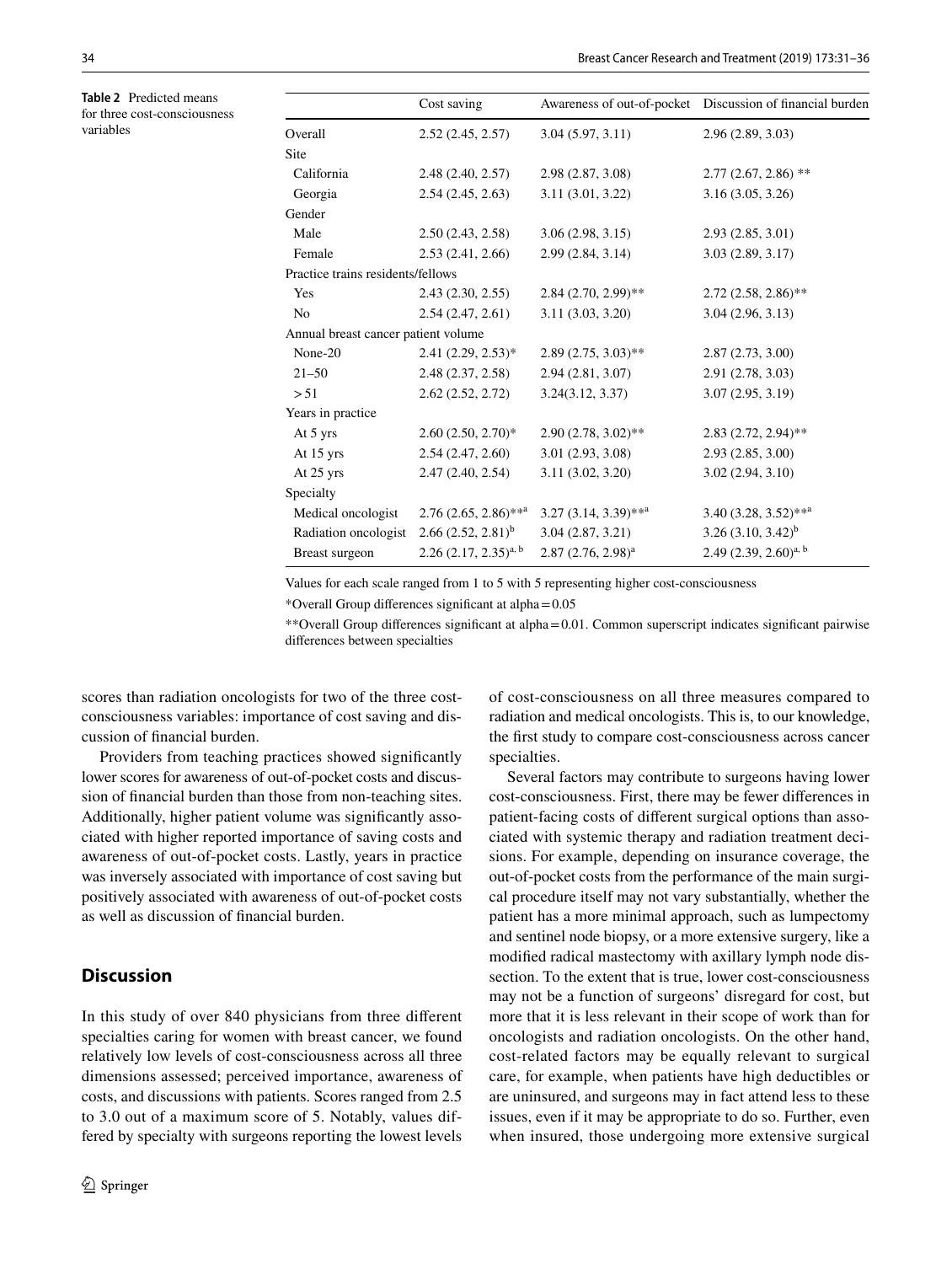procedures may have ongoing costs for supplies such as post-mastectomy supplies, and our prior work has shown that patients undergoing more extensive surgical procedures are vulnerable to missing more work, which has clear downstream implications for patients' financial well-being.

Independent of specialty, scores ranged from 2.5 to about 3.0, out of a maximum of 5 across the three cost-consciousness scales. This indicates only a moderate degree of costconsciousness among breast cancer providers. One factor that might suppress cost-consciousness is that it could be perceived as being less "patient-centered" to consider cost in decision-making with tests and treatments, particularly when newer methods are more expensive. There may then be some degree of social desirability to report low cost-consciousness, as this may be seen as an indication that a provider offers high quality of care irrespective of a patient's ability to pay. Second, cost-consciousness may be lower in our sample of providers because their patients were more likely to have health insurance (only 5% reported no insurance), and therefore, they may assume that all of their cancer care is covered. It may be particularly important to intervene with providers whose patients have insurance coverage, as patient financial concerns with cancer care are apparent across those with both private and government-sponsored insurance [[3,](#page-5-14) [5](#page-5-15), [12](#page-5-12), [19,](#page-5-13) [20\]](#page-5-16). Finally, these findings highlight the fact that medical education has not routinely incorporated training about costs of care or training in communication about costs with patients. Consequently, physicians may not view these issues as within their professional scope, may feel powerless in helping patients to navigate financial issues because of a lack of knowledge about potential available resources, or may worry that consideration of cost would distract from discussions of treatment decisions that they believe should be made independent of cost considerations. Future research is necessary to explore in greater depth the barriers to physician cost-consciousness.

## **Limitations**

We used new, brief measures of cost-consciousness. Although they were based on prior measures and were pretested with providers, they may nonetheless have failed to capture important dimensions of the constructs. Given that we used somewhat different measures of the construct, direct comparison to other studies is difficult.

Our patient sample was more likely to be insured than the general population, with only 5% reporting having no insurance, which is lower than the national average [[21](#page-5-17)]. Given this, providers in our sample may have been less concerned with cost savings than they might otherwise have been among patients who were uninsured or underinsured. Our study did not examine how provider cost-consciousness impacted patients, and this is an important subject for future research. Also, our measure did not differentiate between costs related to the primary procedure and those related to recovery and missed work.

## **Implications**

We observed only moderate levels of cost-consciousness across providers, and also observed specialty differences with surgeons reporting lower cost-consciousness than medical oncologists and radiation oncologists. How costconsciousness impacts medical decision-making across specialty and how policy, structural, and behavioral interventions might sensitize providers regarding cost-related matters merit further examination.

**Acknowledgements** Research reported in this publication was funded by Grant P01CA163233 to the University of Michigan from the National Cancer Institute and supported by the University of Michigan Cancer Center Biostatistics, Analytics and Bioinformatics shared resource (P30CA46592); Centers for Disease Control and Prevention's (CDC) National Program of Cancer Registries, under cooperative Agreement 5NU58DP003862-04/DP003862; the NCI's Surveillance, Epidemiology and End Results Program under Contract HHSN261201000140C awarded to the Cancer Prevention Institute of California, Contract HHSN261201000035C awarded to the University of Southern California, and Contract HHSN261201000034C awarded to the Public Health Institute. Cancer incidence data collection in Georgia was supported by Contract HHSN261201300015I, Task Order HHSN26100006 from the NCI and cooperative Agreement 5NU58DP003875-04-00 from the CDC. We acknowledge with gratitude our survey respondents.

**Author contributions** We acknowledge the contributions of our staff members on this project: KR: Conceptualization of the original study including questionnaire design and data collection, data analyses, writing and editing of the manuscript. MCM: Data analysis, writing and editing of the manuscript. SJK: Conceptualization of the original study including questionnaire design and data collection, data analyses, and editing of the manuscript. RJ: Conceptualization of the original study including questionnaire design and data collection, data analyses, writing and editing of the manuscript. MRP: Data analyses, writing and editing of the manuscript.

#### **Compliance with ethical standards**

**Conflict of interest** The authors declare they have no conflict of interest.

**Ethical approval** All procedures performed in studies involving human participants were in accordance with the ethical standards of the institutional and/or national research committee of the 1964 Helsinki declaration and its later amendments or comparable ethical standards.

**Informed consent** Informed consent was received from all individual participants included in the study by way of a signed form of consent provided by the journal.